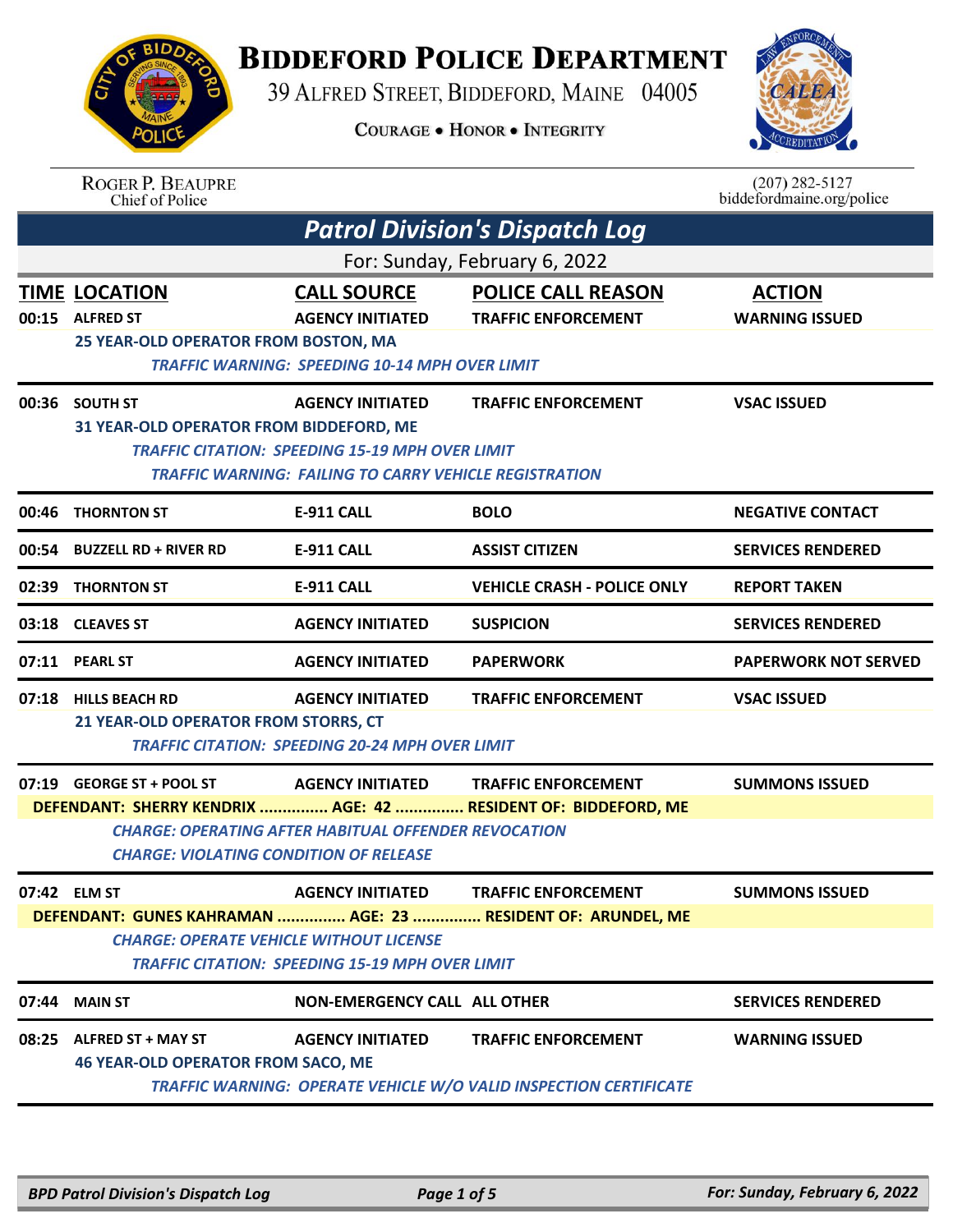|       | <b>TIME LOCATION</b><br>08:32 WEST COLE RD                                                                                                                                                                                                                                                                                         | <b>CALL SOURCE</b><br><b>AGENCY INITIATED</b>                                                                                                     | <b>POLICE CALL REASON</b><br><b>TRAFFIC ENFORCEMENT</b>                                                                                                                                                                                                                                                                                           | <b>ACTION</b><br><b>WARNING ISSUED</b> |  |
|-------|------------------------------------------------------------------------------------------------------------------------------------------------------------------------------------------------------------------------------------------------------------------------------------------------------------------------------------|---------------------------------------------------------------------------------------------------------------------------------------------------|---------------------------------------------------------------------------------------------------------------------------------------------------------------------------------------------------------------------------------------------------------------------------------------------------------------------------------------------------|----------------------------------------|--|
|       | 41 YEAR-OLD OPERATOR FROM PRESQUE ISLE, ME<br><b>TRAFFIC WARNING: SPEEDING 1-9 MPH OVER LIMIT</b>                                                                                                                                                                                                                                  |                                                                                                                                                   |                                                                                                                                                                                                                                                                                                                                                   |                                        |  |
|       | 08:50 ALFRED ST<br><b>45 YEAR-OLD OPERATOR FROM BIDDEFORD, ME</b>                                                                                                                                                                                                                                                                  | <b>AGENCY INITIATED</b><br><b>TRAFFIC WARNING: FAILING TO CARRY VEHICLE REGISTRATION</b><br><b>TRAFFIC WARNING: FAILING TO YIELD RIGHT OF WAY</b> | <b>TRAFFIC ENFORCEMENT</b><br>TRAFFIC CITATION: OPERATE VEHICLE W/O VALID INSPECTION CERTIFICATE                                                                                                                                                                                                                                                  | <b>VSAC ISSUED</b>                     |  |
|       | 09:08 ELM ST<br><b>60 YEAR-OLD OPERATOR FROM KENNEBUNKPORT, ME</b>                                                                                                                                                                                                                                                                 | <b>AGENCY INITIATED</b><br><b>TRAFFIC WARNING: SPEEDING 10-14 MPH OVER LIMIT</b>                                                                  | <b>TRAFFIC ENFORCEMENT</b><br><b>TRAFFIC WARNING: OPERATING VEHICLE WITH INADEQUATE BRAKE LIGHTS</b>                                                                                                                                                                                                                                              | <b>WARNING ISSUED</b>                  |  |
|       | 09:18 ALFRED ST + MEDICAL CENTER D AGENCY INITIATED<br>28 YEAR-OLD OPERATOR FROM LYMAN, ME                                                                                                                                                                                                                                         | <b>TRAFFIC WARNING: OBSCURING MOTOR VEHICLE PLATES MARKS</b><br><b>TRAFFIC WARNING: SPEEDING 10-14 MPH OVER LIMIT</b>                             | <b>TRAFFIC ENFORCEMENT</b>                                                                                                                                                                                                                                                                                                                        | <b>WARNING ISSUED</b>                  |  |
|       | 09:28 ELM ST<br>25 YEAR-OLD OPERATOR FROM BIDDEFORD, ME                                                                                                                                                                                                                                                                            | <b>AGENCY INITIATED</b>                                                                                                                           | <b>TRAFFIC ENFORCEMENT</b><br><b>TRAFFIC WARNING: OPERATE VEHICLE W/O VALID INSPECTION CERTIFICATE</b><br><b>TRAFFIC WARNING: REGISTRATION PLATES NOT PLAINLY VISIBLE / LEGIBLE</b>                                                                                                                                                               | <b>WARNING ISSUED</b>                  |  |
| 09:35 | <b>ELM ST + DIGITAL DR</b><br>50 YEAR-OLD OPERATOR FROM ARUNDEL, ME                                                                                                                                                                                                                                                                | <b>AGENCY INITIATED</b>                                                                                                                           | <b>TRAFFIC ENFORCEMENT</b><br><b>TRAFFIC WARNING: OPERATING MOTOR VEHICLE WITH OBSTRUCTED VIEW</b>                                                                                                                                                                                                                                                | <b>WARNING ISSUED</b>                  |  |
|       | 09:41 ELM ST<br><b>49 YEAR-OLD OPERATOR FROM NORTH WATERBORO, ME</b>                                                                                                                                                                                                                                                               | <b>AGENCY INITIATED</b><br><b>TRAFFIC WARNING: SPEEDING 10-14 MPH OVER LIMIT</b>                                                                  | <b>TRAFFIC ENFORCEMENT</b>                                                                                                                                                                                                                                                                                                                        | <b>WARNING ISSUED</b>                  |  |
| 09:47 | <b>TRAFFIC ENFORCEMENT</b><br>ELM ST<br><b>AGENCY INITIATED</b><br><b>VSAC ISSUED</b><br><b>67 YEAR-OLD OPERATOR FROM KENNEBUNK, ME</b><br><b>TRAFFIC CITATION: FAILING TO PRODUCE EVIDENCE OF VEHICLE INSURANCE</b><br><b>TRAFFIC WARNING: FAILURE TO REGISTER VEHICLE</b><br><b>TRAFFIC WARNING: SPEEDING 1-9 MPH OVER LIMIT</b> |                                                                                                                                                   |                                                                                                                                                                                                                                                                                                                                                   |                                        |  |
| 09:56 | <b>HILLS BEACH RD</b>                                                                                                                                                                                                                                                                                                              | <b>AGENCY INITIATED</b>                                                                                                                           | <b>SHELLFISH VIOLATION</b>                                                                                                                                                                                                                                                                                                                        | <b>NO VIOLATION</b>                    |  |
|       | 10:02 ELM ST + BEACON AVE<br>22 YEAR-OLD OPERATOR FROM BIDDEFORD, ME                                                                                                                                                                                                                                                               | <b>AGENCY INITIATED</b>                                                                                                                           | PEDESTRIAN VIOLATION<br><b>TRAFFIC WARNING: PEDESTRIAN FAILING TO WALK FACING TRAFFIC</b>                                                                                                                                                                                                                                                         | <b>WARNING ISSUED</b>                  |  |
|       | 10:10 ELM ST<br>24 YEAR-OLD OPERATOR FROM SACO, ME                                                                                                                                                                                                                                                                                 | <b>AGENCY INITIATED</b>                                                                                                                           | <b>TRAFFIC ENFORCEMENT</b><br>TRAFFIC CITATION: PASS 18 OR OLDER; OPER NOT PROPERLY SECURED IN SEAT BELT 2ND OFFENSE<br><b>TRAFFIC CITATION: USE OF HANDHELD DEVICE WHILE OPERATING MV (1ST OFFENSE)</b><br><b>TRAFFIC WARNING: IMPROPERLY USING LIGHTS ON MOTOR VEHICLE</b><br>TRAFFIC WARNING: OPERATE VEHICLE W/O VALID INSPECTION CERTIFICATE | <b>VSAC ISSUED</b>                     |  |
|       | <b>BPD Patrol Division's Dispatch Log</b>                                                                                                                                                                                                                                                                                          | Page 2 of 5                                                                                                                                       |                                                                                                                                                                                                                                                                                                                                                   | For: Sunday, February 6, 2022          |  |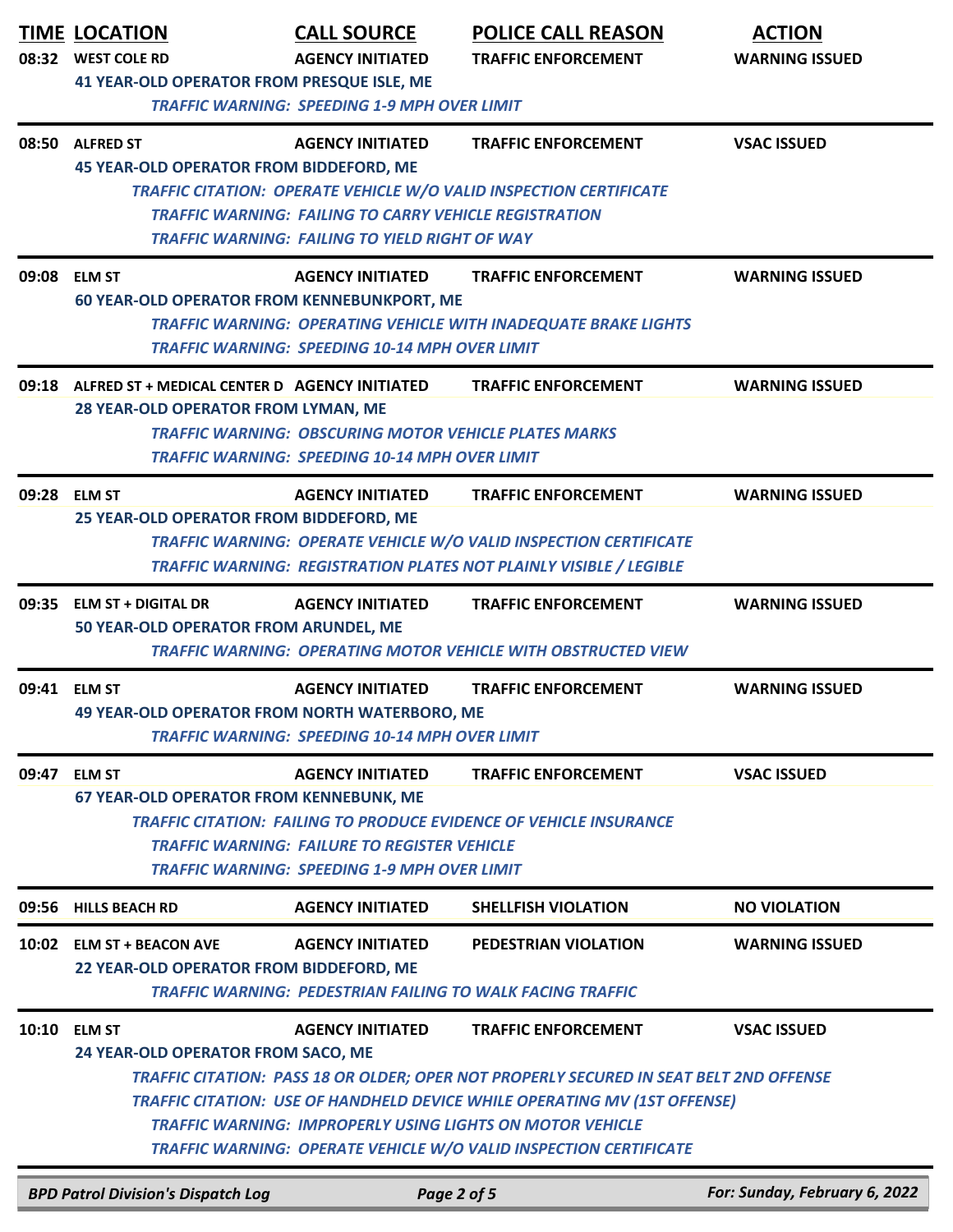|       | <b>TIME LOCATION</b><br>10:15 SUMMIT ST                                                                                                                                                                                                                                                                                                                           | <b>CALL SOURCE</b><br>E-911 CALL                                                                                                                 | <b>POLICE CALL REASON</b><br>911 MISUSE                                                                                                                                        | <b>ACTION</b><br><b>SERVICES RENDERED</b> |
|-------|-------------------------------------------------------------------------------------------------------------------------------------------------------------------------------------------------------------------------------------------------------------------------------------------------------------------------------------------------------------------|--------------------------------------------------------------------------------------------------------------------------------------------------|--------------------------------------------------------------------------------------------------------------------------------------------------------------------------------|-------------------------------------------|
|       | 10:52 ALFRED ST                                                                                                                                                                                                                                                                                                                                                   | <b>AGENCY INITIATED</b>                                                                                                                          | <b>OUT FOR FOLLOW UP</b>                                                                                                                                                       | <b>SERVICES RENDERED</b>                  |
|       | 11:01 GREEN ST                                                                                                                                                                                                                                                                                                                                                    | NON-EMERGENCY CALL PARKING COMPLAINT                                                                                                             |                                                                                                                                                                                | <b>GONE ON ARRIVAL</b>                    |
|       | 11:10 ALFRED ST<br>17 YEAR-OLD OPERATOR FROM BIDDEFORD, ME                                                                                                                                                                                                                                                                                                        | <b>AGENCY INITIATED</b>                                                                                                                          | <b>TRAFFIC ENFORCEMENT</b><br><b>TRAFFIC CITATION: TEXTING WHILE OPERATING A MOTOR VEHICLE (1ST OFFENSE)</b>                                                                   | <b>VSAC ISSUED</b>                        |
|       | 11:44 LINDALE AVE + ELM ST<br>79 YEAR-OLD OPERATOR FROM SCARBOROUGH, ME                                                                                                                                                                                                                                                                                           | <b>AGENCY INITIATED</b><br><b>TRAFFIC WARNING: SPEEDING 10-14 MPH OVER LIMIT</b>                                                                 | <b>TRAFFIC ENFORCEMENT</b>                                                                                                                                                     | <b>WARNING ISSUED</b>                     |
|       | 11:51 ELM ST<br><b>40 YEAR-OLD OPERATOR FROM ARUNDEL, ME</b>                                                                                                                                                                                                                                                                                                      | <b>AGENCY INITIATED</b>                                                                                                                          | <b>TRAFFIC ENFORCEMENT</b><br><b>TRAFFIC CITATION: OPERATE VEHICLE W/O VALID INSPECTION CERTIFICATE</b><br>TRAFFIC WARNING: FAILING TO NOTIFY STATE OF NAME AND ADDRESS CHANGE | <b>VSAC ISSUED</b>                        |
|       | 12:08 ELM ST<br>73 YEAR-OLD OPERATOR FROM BIDDEFORD, ME                                                                                                                                                                                                                                                                                                           | <b>AGENCY INITIATED</b>                                                                                                                          | <b>TRAFFIC ENFORCEMENT</b><br>TRAFFIC WARNING: OPERATE VEHICLE W/O VALID INSPECTION CERTIFICATE                                                                                | <b>WARNING ISSUED</b>                     |
|       | 12:21 ALFRED ST + EDWARDS AVE<br>20 YEAR-OLD OPERATOR FROM BIDDEFORD, ME                                                                                                                                                                                                                                                                                          | <b>AGENCY INITIATED</b><br><b>TRAFFIC WARNING: FAILURE TO REGISTER VEHICLE</b>                                                                   | <b>TRAFFIC ENFORCEMENT</b><br>TRAFFIC WARNING: OPERATE VEHICLE W/O VALID INSPECTION CERTIFICATE                                                                                | <b>WARNING ISSUED</b>                     |
|       | 12:30 ALFRED ST + WELLSPRING RD<br><b>AGENCY INITIATED</b><br><b>TRAFFIC ENFORCEMENT</b><br><b>WARNING ISSUED</b><br><b>31 YEAR-OLD OPERATOR FROM TURNER, ME</b><br><b>TRAFFIC WARNING: FAILING TO HAVE MOTOR VEHICLE LICENSE IN POSSESION</b><br>TRAFFIC WARNING: OPFRATING MOTOR VFHICLF WITH OBSTRUCTFD VIFW<br>TRAFFIC WARNING: SPEEDING 10-14 MPH OVER LIMIT |                                                                                                                                                  |                                                                                                                                                                                |                                           |
| 12:49 | <b>GRANITE ST + WEST ST</b><br>77 YEAR-OLD OPERATOR FROM BIDDEFORD, ME                                                                                                                                                                                                                                                                                            | <b>AGENCY INITIATED</b><br><b>TRAFFIC WARNING: FAILURE TO REGISTER VEHICLE</b>                                                                   | <b>TRAFFIC ENFORCEMENT</b><br><b>TRAFFIC CITATION: OPERATE VEHICLE W/O VALID INSPECTION CERTIFICATE</b>                                                                        | <b>VSAC ISSUED</b>                        |
|       | 13:05 WEST ST                                                                                                                                                                                                                                                                                                                                                     | <b>AGENCY INITIATED</b>                                                                                                                          | <b>ARTICLES LOST/FOUND</b>                                                                                                                                                     | <b>REPORT TAKEN</b>                       |
|       | <b>14:41 HILL ST</b><br><b>40 YEAR-OLD OPERATOR FROM BIDDIFORD, ME</b>                                                                                                                                                                                                                                                                                            | <b>AGENCY INITIATED</b><br><b>TRAFFIC WARNING: OBSCURING MOTOR VEHICLE PLATES MARKS</b><br><b>TRAFFIC WARNING: SPEEDING 10-14 MPH OVER LIMIT</b> | <b>TRAFFIC ENFORCEMENT</b>                                                                                                                                                     | <b>WARNING ISSUED</b>                     |
|       | 14:50 GRANITE ST<br>35 YEAR-OLD OPERATOR FROM BIDDEFORD, ME                                                                                                                                                                                                                                                                                                       | <b>AGENCY INITIATED</b><br><b>TRAFFIC CITATION: OAS - FAILURE TO PAY FINE</b><br><b>TRAFFIC CITATION: SPEEDING 10-14 MPH OVER LIMIT</b>          | <b>TRAFFIC ENFORCEMENT</b><br><b>TRAFFIC CITATION: FAILING TO PRODUCE EVIDENCE OF VEHICLE INSURANCE</b>                                                                        | <b>VSAC ISSUED</b>                        |

*BPD Patrol Division's Dispatch Log Page 3 of 5 For: Sunday, February 6, 2022*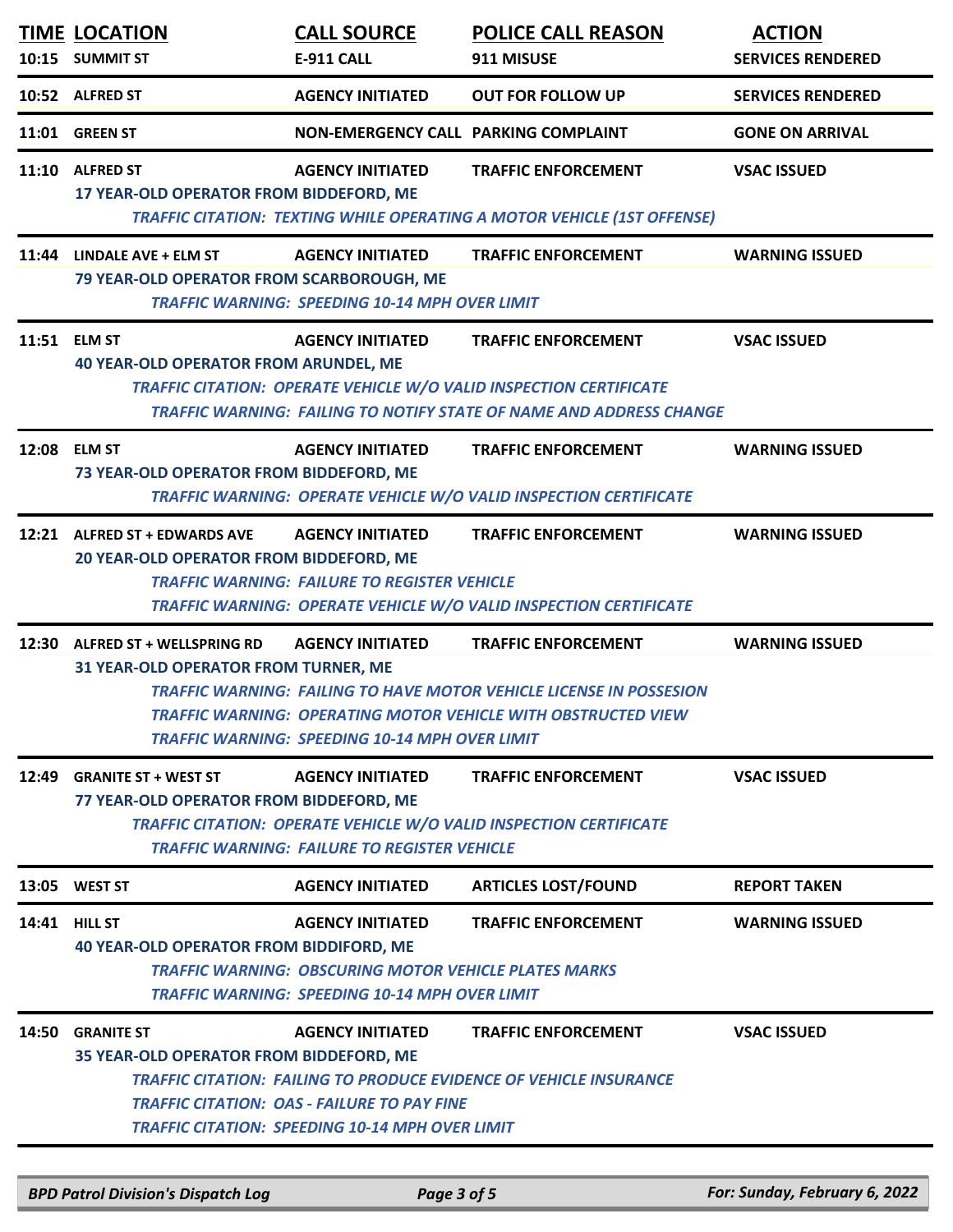|       | <b>TIME LOCATION</b><br>15:19 WEST ST<br>28 YEAR-OLD OPERATOR FROM OLD ORCHARD BEACH, ME                                                                       | <b>CALL SOURCE</b><br><b>AGENCY INITIATED</b><br><b>TRAFFIC WARNING: SPEEDING 10-14 MPH OVER LIMIT</b> | <b>POLICE CALL REASON</b><br><b>TRAFFIC ENFORCEMENT</b>                                                 | <b>ACTION</b><br><b>WARNING ISSUED</b> |
|-------|----------------------------------------------------------------------------------------------------------------------------------------------------------------|--------------------------------------------------------------------------------------------------------|---------------------------------------------------------------------------------------------------------|----------------------------------------|
|       | 15:19 ALFRED ST                                                                                                                                                | <b>AGENCY INITIATED</b>                                                                                | <b>OUT FOR FOLLOW UP</b>                                                                                | <b>SERVICES RENDERED</b>               |
|       | 15:26 WEST ST<br>35 YEAR-OLD OPERATOR FROM BIDDEFORD, ME                                                                                                       | <b>AGENCY INITIATED</b><br><b>TRAFFIC WARNING: SPEEDING 10-14 MPH OVER LIMIT</b>                       | <b>TRAFFIC ENFORCEMENT</b>                                                                              | <b>WARNING ISSUED</b>                  |
|       | 15:35 WEST ST<br>54 YEAR-OLD OPERATOR FROM BIDDEFORD, ME                                                                                                       | <b>AGENCY INITIATED</b><br><b>TRAFFIC WARNING: SPEEDING 10-14 MPH OVER LIMIT</b>                       | <b>TRAFFIC ENFORCEMENT</b>                                                                              | <b>WARNING ISSUED</b>                  |
|       | 15:42 HILL ST + PENNY AVE<br>53 YEAR-OLD OPERATOR FROM BIDDEFORD, ME                                                                                           | <b>AGENCY INITIATED</b>                                                                                | <b>TRAFFIC ENFORCEMENT</b><br>TRAFFIC WARNING: OPERATE VEHICLE W/O VALID INSPECTION CERTIFICATE         | <b>WARNING ISSUED</b>                  |
|       | 15:49 MEDICAL CENTER DR<br>DEFENDANT: JAMES P KEITH  AGE: 56  RESIDENT OF: SACO, ME<br><b>CHARGE: VIOLATING CONDITION OF RELEASE</b><br><b>CHARGE: ASSAULT</b> | <b>WALK-IN AT STATION</b>                                                                              | <b>ASSAULT</b>                                                                                          | <b>SUMMONS ISSUED</b>                  |
|       | 15:51 WEST ST<br><b>60 YEAR-OLD OPERATOR FROM BIDDEFORD, ME</b>                                                                                                | <b>AGENCY INITIATED</b><br><b>TRAFFIC WARNING: SPEEDING 10-14 MPH OVER LIMIT</b>                       | <b>TRAFFIC ENFORCEMENT</b><br><b>TRAFFIC CITATION: FAILING TO PRODUCE EVIDENCE OF VEHICLE INSURANCE</b> | <b>VSAC ISSUED</b>                     |
|       | 16:01 WEST ST + BALD AVE<br>37 YEAR-OLD OPERATOR FROM BIDDEFORD, ME                                                                                            | <b>AGENCY INITIATED</b><br><b>TRAFFIC WARNING: SPEEDING 10-14 MPH OVER LIMIT</b>                       | <b>TRAFFIC ENFORCEMENT</b><br>TRAFFIC WARNING: OPERATING VEHICLE WITH INADEQUATE BRAKE LIGHTS           | <b>WARNING ISSUED</b>                  |
| 16:07 | <b>WEST ST</b><br>39 YEAR-OLD OPERATOR FROM BIDDEFORD, ME                                                                                                      | <b>AGENCY INITIATED</b><br><b>TRAFFIC WARNING: SPEEDING 10-14 MPH OVER LIMIT</b>                       | <b>TRAFFIC ENFORCEMENT</b><br><b>TRAFFIC CITATION: FAILING TO PRODUCE EVIDENCE OF VEHICLE INSURANCE</b> | <b>VSAC ISSUED</b>                     |
| 16:17 | <b>WESTLAND AVE</b><br>59 YEAR-OLD OPERATOR FROM SPRINGVALE, ME                                                                                                | <b>AGENCY INITIATED</b>                                                                                | <b>TRAFFIC ENFORCEMENT</b><br><b>TRAFFIC WARNING: OPERATE VEHICLE W/O VALID INSPECTION CERTIFICATE</b>  | <b>WARNING ISSUED</b>                  |
|       | 16:24 WEST ST + PROSPECT ST<br>31 YEAR-OLD OPERATOR FROM CUMBERLAND CENTER, ME                                                                                 | <b>AGENCY INITIATED</b><br><b>TRAFFIC WARNING: SPEEDING 10-14 MPH OVER LIMIT</b>                       | <b>TRAFFIC ENFORCEMENT</b>                                                                              | <b>WARNING ISSUED</b>                  |
| 16:55 | <b>RUGBY ST</b>                                                                                                                                                | <b>E-911 CALL</b>                                                                                      | 911 MISUSE                                                                                              | <b>NO ACTION REQUIRED</b>              |
|       | 17:02 GRANITE ST                                                                                                                                               |                                                                                                        | NON-EMERGENCY CALL DISTURBANCE / NOISE                                                                  | <b>SERVICES RENDERED</b>               |
|       | 17:03 BRIARWOOD DR                                                                                                                                             | <b>E-911 CALL</b>                                                                                      | <b>DISTURBANCE / NOISE</b>                                                                              | <b>REPORT TAKEN</b>                    |